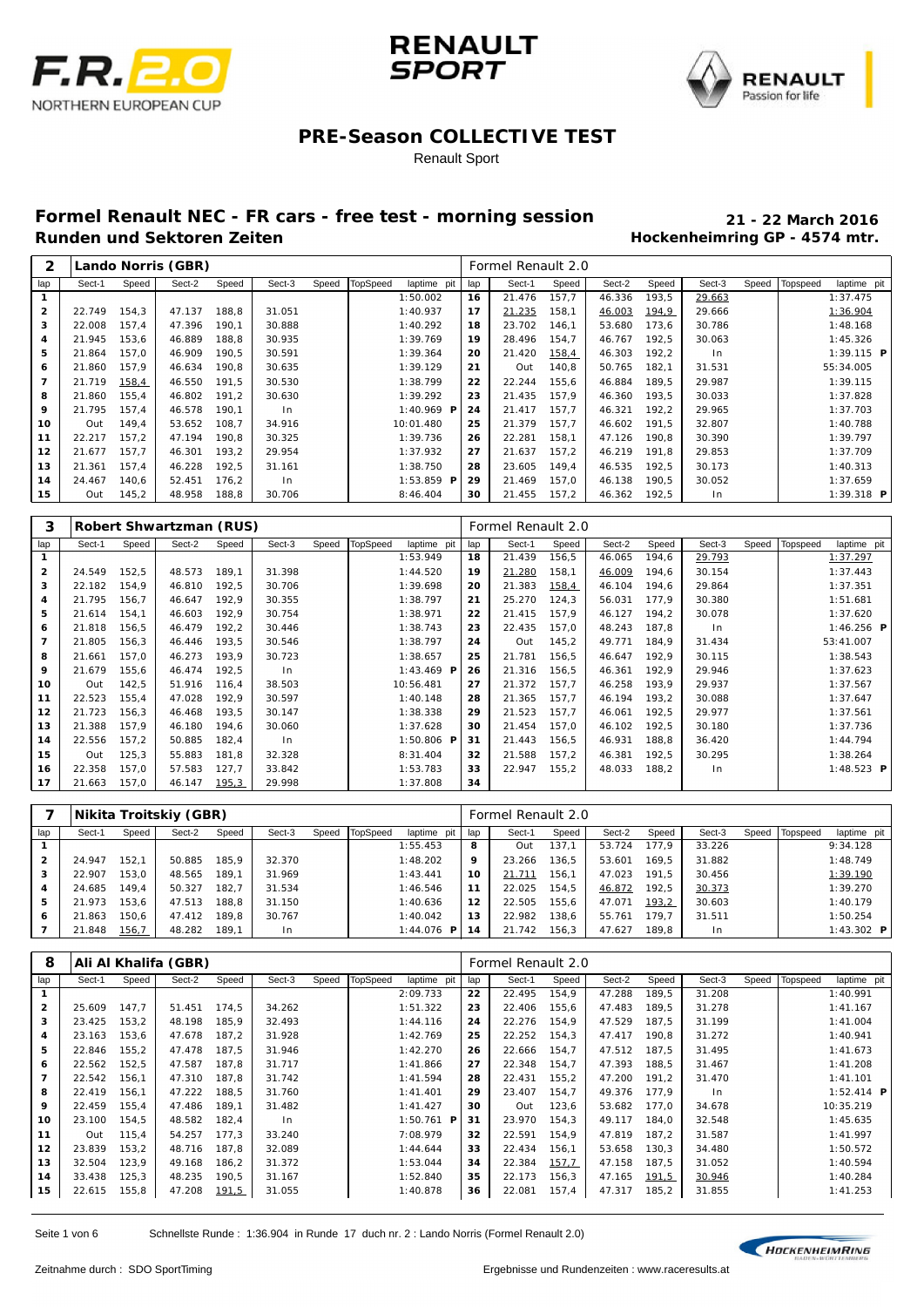





Renault Sport

# **Formel Renault NEC - FR cars - free test - morning session 21 - 22 March 2016**

### **Hockenheimring GP - 4574 mtr.**

| 16  | 22.249 | $156.3$   | 47.249 | 190.1 | 31.154   | 1:40.652           | 37 | 22.111 | 157.4 | 46.777 | 191.2 | 31.188 | 1:40.076          |
|-----|--------|-----------|--------|-------|----------|--------------------|----|--------|-------|--------|-------|--------|-------------------|
| 17  | 22.070 | 155.4     | 47.074 | 189.1 | 30.993   | 1:40.137           | 38 | 21.992 | 156.5 | 47.048 | 190.5 | 30.978 | 1:40.018          |
| 18  | 22.198 | 156.1     | 47.006 | 189.1 | 2:27.058 | 3:36.262           | 39 | 22.142 | 156.5 | 46.940 | 188.5 | 31.016 | 1:40.098          |
| 19  | 30.273 | 138.1     | 53.510 | 179.7 | $\ln$    | $2:03.679$ P $140$ |    | 22.303 | 157.0 | 47.011 | 191,5 | 31.057 | 1:40.371          |
| 20  | Out    | $131.9$ 1 | 54.868 | 176.5 | 33.626   | 56:08.169          | 41 | 22.700 | 155.2 | 47.788 | 190.5 | In.    | 1:46.939 <b>P</b> |
| -21 | 24.792 | 153,0     | 49.834 | 183.1 | 31.874   | 1:46.500           | 42 |        |       |        |       |        |                   |

|                |        |       | Sacha Fenestraz (FRA) |       |        |       |          |               |     | Formel Renault 2.0 |       |        |       |                |       |          |                      |
|----------------|--------|-------|-----------------------|-------|--------|-------|----------|---------------|-----|--------------------|-------|--------|-------|----------------|-------|----------|----------------------|
| lap            | Sect-1 | Speed | Sect-2                | Speed | Sect-3 | Speed | TopSpeed | laptime pit   | lap | Sect-1             | Speed | Sect-2 | Speed | Sect-3         | Speed | Topspeed | laptime pit          |
|                |        |       |                       |       |        |       |          | 1:53.955      | 12  | 22.365             | 153.2 | 47.280 | 190.1 | 30.549         |       |          | 1:40.194             |
| $\overline{2}$ | 22.174 | 153.4 | 48.300                | 179.1 | 31.400 |       |          | 1:41.874      | 13  | 21.713             | 155.6 | 46.701 | 190.1 | 30.161         |       |          | 1:38.575             |
| 3              | 21.564 | 155.4 | 55.369                | 162.2 | In.    |       |          | 1:56.481<br>P | 14  | 21.714             | 150.0 | 58.080 | 184.3 | 31.058         |       |          | 1:50.852             |
| 4              | Out    | 150.6 | 47.662                | 189.5 | 30.748 |       |          | 1:58.327      | 15  | 21.677             | 156.1 | 51.804 | 187.8 | 30.824         |       |          | 1:44.305             |
| 5              | 21.455 | 154.7 | 46.801                | 191.5 | 29.827 |       |          | 1:38.083      | 16  |                    |       |        | 190.8 | 30.139         |       |          | 1:38.842             |
| 6              | 22.379 | 156,5 | 47.064                | 193,2 | 30.195 |       |          | 1:39.638      | 17  |                    |       | In.    | 190.8 | ln             |       |          | $1:41.192$ <b>P</b>  |
|                | 22.180 | 151.3 | 46.905                | 192.2 | 29.961 |       |          | 1:39.046      | 18  | Out                | 153.0 | 47.729 | 190.1 | 30.680         |       |          | 3:55.361             |
| 8              |        |       |                       | 192.2 | 30.014 |       |          | 1:38.004      | 19  | 21.758             | 155.2 | 47.001 | 191.8 | 30.188         |       |          | 1:38.947             |
| 9              | 25.658 | 140.6 | 56.908                | 169.0 | 30.794 |       |          | 1:53.360      | 20  | 21.616             | 155.2 | 51.975 | 167.4 | 31.971         |       |          | 1:45.562             |
| 10             | 21.470 | 155,8 | 46.557                | 190.8 | In.    |       |          | 1:40.695<br>P | 21  |                    |       | In.    | 190.5 | 1 <sub>n</sub> |       |          | $1: 41.413$ <b>P</b> |
| 11             | Out    | 133.5 | 49.730                | 185.9 | 31.582 |       |          | :09:29.042    | 22  |                    |       |        |       |                |       |          |                      |

| 14                      |        |       | Will Palmer (GBR) |       |        |       |                 |              |     | Formel Renault 2.0 |       |        |       |        |       |          |                     |
|-------------------------|--------|-------|-------------------|-------|--------|-------|-----------------|--------------|-----|--------------------|-------|--------|-------|--------|-------|----------|---------------------|
| lap                     | Sect-1 | Speed | Sect-2            | Speed | Sect-3 | Speed | <b>TopSpeed</b> | laptime pit  | lap | Sect-1             | Speed | Sect-2 | Speed | Sect-3 | Speed | Topspeed | laptime pit         |
| $\mathbf{1}$            |        |       |                   |       |        |       |                 | 1:53.273     | 24  | 21.680             | 156,3 | 47.592 | 189.5 | In     |       |          | 1:44.667 <b>P</b>   |
| $\overline{\mathbf{2}}$ | 23.060 | 152,5 | 48.010            | 186,5 | 31.400 |       |                 | 1:42.470     | 25  | Out                | 145,4 | 50.016 | 185,2 | 31.920 |       |          | 41:52.438           |
| 3                       | 22.268 | 155,8 | 47.063            | 190.8 | 30.528 |       |                 | 1:39.859     | 26  | 24.369             | 155,2 | 48.270 | 187.2 | 31.007 |       |          | 1:43.646            |
| 4                       | 21.688 | 156.3 | 46.920            | 191,5 | 30.307 |       |                 | 1:38.915     | 27  | 21.876             | 156,5 | 47.292 | 186.2 | 30.771 |       |          | 1:39.939            |
| 5                       | 21.625 | 155,6 | 46.871            | 190,5 | 30.304 |       |                 | 1:38.800     | 28  | 21.804             | 154,1 | 47.089 | 189,1 | 30.876 |       |          | 1:39.769            |
| 6                       | 21.450 | 154,9 | 46.755            | 190.8 | 30.168 |       |                 | 1:38.373     | 29  | 21.724             | 155,4 | 47.053 | 189,8 | 30.817 |       |          | 1:39.594            |
| $\overline{7}$          | 22.898 | 154,7 | 46.800            | 190.1 | 30.366 |       |                 | 1:40.064     | 30  | 21.696             | 154,9 | 47.009 | 191,5 | 30.639 |       |          | 1:39.344            |
| 8                       | 22.575 | 156.1 | 46.976            | 188.5 | 30.399 |       |                 | 1:39.950     | 31  | 21.656             | 154,3 | 46.963 | 191.2 | 30.554 |       |          | 1:39.173            |
| 9                       | 21.672 | 155,2 | 46.810            | 190,5 | 30.542 |       |                 | 1:39.024     | 32  | 22.054             | 156,3 | 49.751 | 188,5 | 30.613 |       |          | 1:42.418            |
| 10                      | 21.845 | 155,6 | 48.429            | 179.7 | 30.756 |       |                 | 1:41.030     | 33  | 21.570             | 154,9 | 47.533 | 189.5 | In     |       |          | $1:45.719$ <b>P</b> |
| 11                      | 21.661 | 154,1 | 46.830            | 190,5 | 30.245 |       |                 | 1:38.736     | 34  | Out                | 142,7 | 59.221 | 114,6 | ln     |       |          | $8:01.633$ P        |
| 12                      | 21.543 | 154,3 | 46.845            | 189.5 | 30.821 |       |                 | 1:39.209     | 35  | Out                | 151.9 | 52.988 | 183.1 | 31.696 |       |          | 4:20.376            |
| 13                      | 21.551 | 153,8 | 46.932            | 189,5 | 30.256 |       |                 | 1:38.739     | 36  | 22.145             | 155,6 | 47.320 | 190,5 | 30.447 |       |          | 1:39.912            |
| 14                      | 21.528 | 154,9 | 46.998            | 190.8 | ln     |       |                 | 1:46.584 $P$ | 37  | 21.377             | 154,9 | 47.236 | 191,5 | 30.058 |       |          | 1:38.671            |
| 15                      | Out    | 149,6 | 49.346            | 185.6 | 31.581 |       |                 | 18:40.400    | 38  | 21.423             | 155,6 | 47.268 | 190.1 | 30.236 |       |          | 1:38.927            |
| 16                      | 22.119 | 154,7 | 47.495            | 189.1 | 30.835 |       |                 | 1:40.449     | 39  | 21.386             | 154.9 | 46.827 | 190.8 | 30.071 |       |          | 1:38.284            |
| 17                      | 21.925 | 154,3 | 47.296            | 190.1 | 30.504 |       |                 | 1:39.725     | 40  | 21.561             | 155,4 | 46.681 | 191,5 | 30.718 |       |          | 1:38.960            |
| 18                      | 21.964 | 154,9 | 47.121            | 188.2 | 30.527 |       |                 | 1:39.612     | 41  | 21.466             | 153,8 | 46.766 | 191,2 | 30.295 |       |          | 1:38.527            |
| 19                      | 21.823 | 154,1 | 47.065            | 190.5 | 30.379 |       |                 | 1:39.267     | 42  | 21.466             | 156,3 | 46.599 | 191,5 | 30.276 |       |          | 1:38.341            |
| 20                      | 21.595 | 155.4 | 46.892            | 190.8 | 30.558 |       |                 | 1:39.045     | 43  | 21.811             | 153.6 | 49.179 | 186.5 | 30.873 |       |          | 1:41.863            |
| 21                      | 21.635 | 155,8 | 47.056            | 190,1 | 30.951 |       |                 | 1:39.642     | 44  | 21.379             | 154,7 | 46.777 | 191,5 | 30.175 |       |          | 1:38.331            |
| 22                      | 21.604 | 154,5 | 47.316            | 189.8 | 30.417 |       |                 | 1:39.337     | 45  | 21.361             | 154,9 | 46.724 | 190.8 | 30.923 |       |          | 1:39.008            |
| 23                      | 21.654 | 154,9 | 46.899            | 190.1 | 30.611 |       |                 | 1:39.164     | 46  | 23.604             | 154,7 | 47.756 | 182.4 | In     |       |          | 1:50.062 $P$        |

| 16  |        |              | Julien Falchero (FRA) |       |        |                |             |                 | Formel Renault 2.0 |       |        |       |                |       |          |                   |  |
|-----|--------|--------------|-----------------------|-------|--------|----------------|-------------|-----------------|--------------------|-------|--------|-------|----------------|-------|----------|-------------------|--|
| lap | Sect-1 | Speed        | Sect-2                | Speed | Sect-3 | Speed TopSpeed | laptime pit | lap             | Sect-1             | Speed | Sect-2 | Speed | Sect-3         | Speed | Topspeed | laptime pit       |  |
|     |        |              |                       |       |        |                | 1:55.815    |                 | 21.564             | 155.4 | 46.655 | 192.5 | 30.184         |       |          | 1:38.403          |  |
| 2   | 24.098 | 155.6        | 48.257                | 190.5 | 31.058 |                | 1:43.413    | 8               | 21.676             | 156.1 | 46.561 | 191.5 | 30.139         |       |          | 1:38.376          |  |
| 3   | 21.794 | 156,7        | 46.720                | 192.5 | 30.154 |                | 1:38.668    | 9               | 25.432             | 130.6 | 52.587 | 189.5 | 1 <sub>n</sub> |       |          | 1:54.339 <b>P</b> |  |
|     | 21.369 | 156.5        | 46.491                | 193,2 | 30.360 |                | 1:38.220    | 10              | Out                | 136.7 | 50.856 | 184,6 | 31.214         |       |          | :05:04.307        |  |
| 5   | 21.325 | <u>156,7</u> | 46.437                | 191.5 | 30.217 |                | 1:37.979    | 11              | 22.183             | 155.2 | 47.303 | 190.1 | 30.952         |       |          | 1:40.438          |  |
| 6   | 22.291 | 141.5        | 59.555                | 162.9 | 32.695 |                | 1:54.541    | 12 <sub>1</sub> |                    |       |        |       |                |       |          |                   |  |

| 24           |        |       | Neres I saakyan (RUS) |       |        |       |                 |             |     | Formel Renault 2.0 |       |        |       |        |       |          |                   |  |
|--------------|--------|-------|-----------------------|-------|--------|-------|-----------------|-------------|-----|--------------------|-------|--------|-------|--------|-------|----------|-------------------|--|
| lap          | Sect-1 | Speed | Sect-2                | Speed | Sect-3 | Speed | <b>TopSpeed</b> | laptime pit | lap | Sect-1             | Speed | Sect-2 | Speed | Sect-3 | Speed | Topspeed | laptime pit       |  |
|              |        |       |                       |       |        |       |                 | 1:50.394    | 17  | 22.047             | 157.2 | 46.724 | 192.5 | I n    |       |          | 1:41.404 <b>P</b> |  |
| $\mathbf{2}$ | 23.393 | 153.6 | 48.444                | 187.2 | 31.770 |       |                 | 1:43.607    | 18  | Out                | 142.5 | 49.155 | 182.1 | 31.422 |       |          | 39:54.125         |  |
| з            | 22.562 | 155.4 | 47.705                | 190.5 | 31.224 |       |                 | 1: 41.491   | 19  | 22.596             | 155.6 | 47.062 | 192.9 | 30.739 |       |          | 1:40.397          |  |
| 4            | 22.082 | 157.4 | 47.431                | 188.5 | 31.092 |       |                 | 1:40.605    | 20  | 21.885             | 156.7 | 46.713 | 193.5 | 30.357 |       |          | 1:38.955          |  |
| 5            | 22.324 | 156.1 | 47.354                | 190.8 | 30.924 |       |                 | 1:40.602    | 21  | 22.008             | 155.6 | 46.800 | 193.5 | 30.847 |       |          | 1:39.655          |  |
| 6            | 22.309 | 156.5 | 47.358                | 191.2 | 31.277 |       |                 | 1:40.944    | 22  | 21.865             | 156.7 | 46.811 | 191.8 | 30.483 |       |          | 1:39.159          |  |
|              | 22.527 | 154,5 | 47.434                | 189.8 | 31.217 |       |                 | 1:41.178    | 23  | 21.923             | 157,4 | 46.734 | 193,2 | 30.306 |       |          | 1:38.963          |  |

Seite 2 von 6 Schnellste Runde : 1:36.904 in Runde 17 duch nr. 2 : Lando Norris (Formel Renault 2.0)

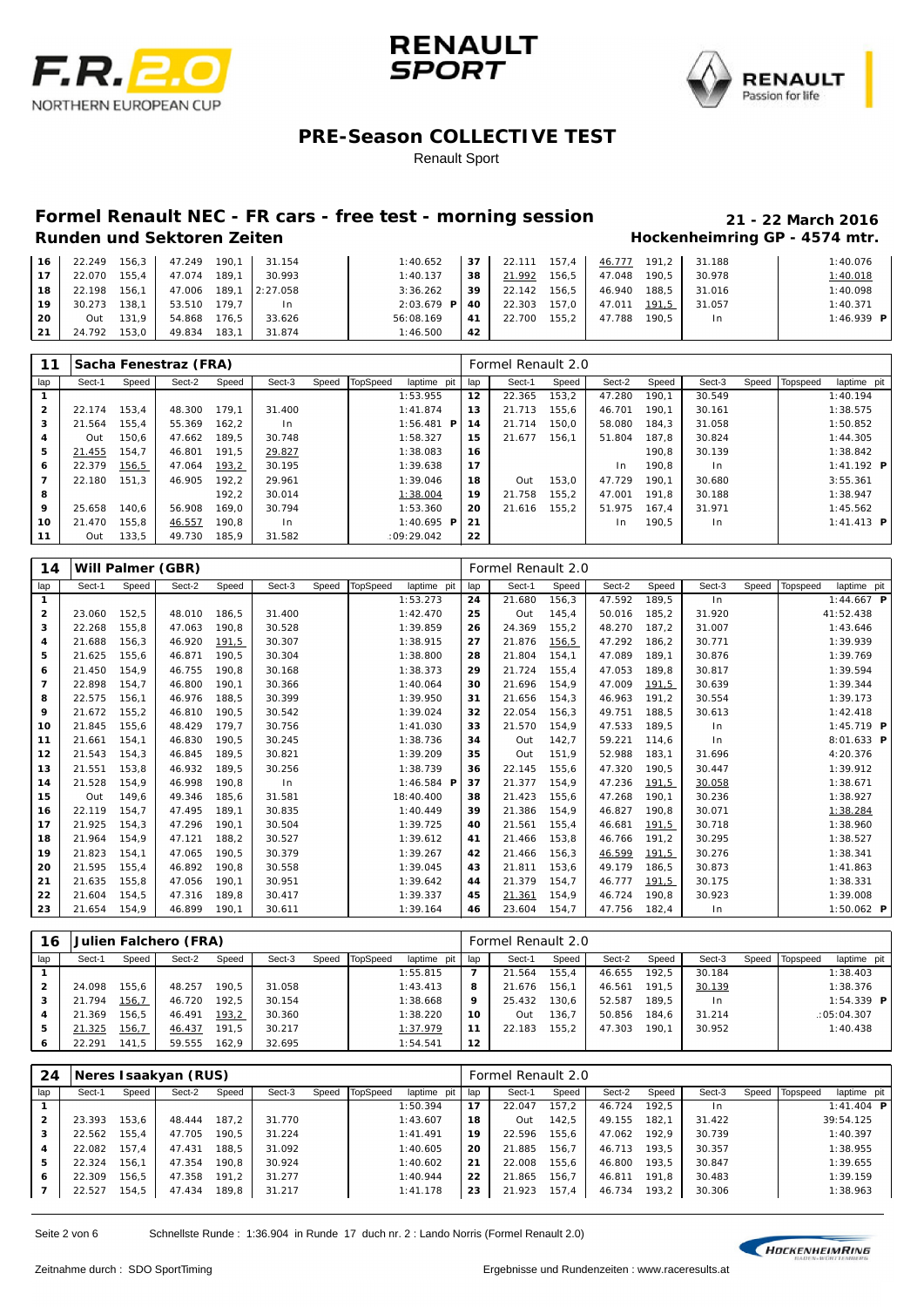





Renault Sport

# **Formel Renault NEC - FR cars - free test - morning session 21 - 22 March 2016**

### **Hockenheimring GP - 4574 mtr.**

| 8  | 22.324 | 155.8 | 47.351 | 191.2 | 31.105 | 1:40.780      | 24 | 21.779 | 154.7 | 46.874 | 191.5 | 30.366         | 1:39.019     |
|----|--------|-------|--------|-------|--------|---------------|----|--------|-------|--------|-------|----------------|--------------|
| 9  | 21.967 | 156.5 | 47.649 | 189.5 | In.    | 1:42.436<br>P | 25 | 21.834 | 156.5 | 46.642 | 192.9 | 1 <sub>n</sub> | 1:42.140 $P$ |
| 10 | Out    | 136,2 | 50.992 | 186.9 | 31.664 | 9:59.683      | 26 | Out    | 147.9 | 49.758 | 187.8 | 31.623         | 19:03.897    |
| 11 | 22.310 | 148.8 | 47.221 | 192.5 | 30.441 | 1:39.972      | 27 | 22.164 | 157.2 | 46.761 | 192.5 | 30.371         | 1:39.296     |
| 12 | 21.856 | 157.4 | 46.726 | 192.9 | 30.402 | 1:38.984      | 28 | 21.549 | 157.0 | 46.308 | 192.9 | 30.075         | 1:37.932     |
| 13 | 21.538 | 157,2 | 46.734 | 194,2 | 30.245 | 1:38.517      | 29 | 21.545 | 156,3 | 46.581 | 193.5 | 30.007         | 1:38.133     |
| 14 | 21.828 | 155.8 | 46.632 | 193.5 | 30.240 | 1:38.700      | 30 | 21.691 | 157.2 | 46.520 | 192.9 | 32.000         | 1:40.211     |
| 15 | 22.197 | 157.7 | 46.714 | 192.5 | 30.626 | 1:39.537      | 31 | 27.264 | 143.8 | 56.219 | 154.5 | 33.545         | 1:57.028     |
| 16 | 22.110 | 157,9 | 46.663 | 193.5 | 30.357 | 1:39.130      | 32 | 23.039 | 154.9 | 47.795 | 186.9 | In.            | 1:48.800 $P$ |

| 27           |        | Alex Gill (GBR) |        |       |        |       |                 |                   |     | Formel Renault 2.0 |       |        |       |        |       |          |                         |  |
|--------------|--------|-----------------|--------|-------|--------|-------|-----------------|-------------------|-----|--------------------|-------|--------|-------|--------|-------|----------|-------------------------|--|
| lap          | Sect-1 | Speed           | Sect-2 | Speed | Sect-3 | Speed | <b>TopSpeed</b> | laptime pit       | lap | Sect-1             | Speed | Sect-2 | Speed | Sect-3 | Speed | Topspeed | laptime pit             |  |
|              |        |                 |        |       |        |       |                 | 1:53.078          | 14  | 22.583             | 156,7 | 48.710 | 180.9 | 31.638 |       |          | 1:42.931                |  |
| $\mathbf{2}$ | 23.508 | 156,5           | 48.155 | 188,2 | 31.748 |       |                 | 1:43.411          | 15  | 21.148             | 158,1 | 46.249 | 194.2 | 29.760 |       |          | 1:37.157                |  |
| 3            | 21.869 | 157.2           | 47.073 | 189.1 | 30.720 |       |                 | 1:39.662          | 16  | 22.623             | 150,2 | 48.093 | 179.1 | 31.418 |       |          | 1:42.134                |  |
| 4            | 21.744 | 157.0           | 46.959 | 189.5 | 30.830 |       |                 | 1:39.533          | 17  | 21.222             | 157.2 | 46.231 | 194,2 | 29.905 |       |          | 1:37.358                |  |
| 5            | 21.705 | 157.7           | 46.878 | 191.8 | 30.669 |       |                 | 1:39.252          | 18  | 21.295             | 158,1 | 46.156 | 193.9 | 29.890 |       |          | 1:37.341                |  |
| 6            | 21.769 | 156,7           | 47.267 | 187.8 | In.    |       |                 | 1:43.036 <b>P</b> | 19  | 22.785             | 156.7 | 46.640 | 193.9 | $\ln$  |       |          | 1:42.802 $\blacksquare$ |  |
| 7            | Out    | 120,5           | 54.467 | 174.5 | 32.879 |       |                 | 17:41.073         | 20  | Out                | 145,6 | 52.879 | 183.1 | 31.972 |       |          | : 21:00.463             |  |
| 8            | 23.030 | 156.3           | 48.473 | 188.2 | 31.095 |       |                 | 1:42.598          | 21  | 22.095             | 156.3 | 47.149 | 191.5 | 30.348 |       |          | 1:39.592                |  |
| 9            | 21.520 | 156,3           | 46.576 | 193.9 | 30.188 |       |                 | 1:38.284          | 22  | 21.525             | 156.3 | 46.830 | 189.8 | 30.404 |       |          | 1:38.759                |  |
| 10           | 21.323 | 155.8           | 46.538 | 192.9 | 30.248 |       |                 | 1:38.109          | 23  | 21.450             | 156.1 | 46.735 | 192.2 | 30.302 |       |          | 1:38.487                |  |
| 11           | 21.333 | 157.2           | 46.442 | 193.5 | 30.235 |       |                 | 1:38.010          | 24  | 21.523             | 152,3 | 46.913 | 192.9 | 30.314 |       |          | 1:38.750                |  |
| 12           | 25.651 | 156,3           | 47.397 | 191.2 | In.    |       |                 | 1:45.922 <b>P</b> | 25  | 21.516             | 157.0 | 46.515 | 192.2 | 30.369 |       |          | 1:38.400                |  |
| 13           | Out    | 134,5           | 51.347 | 178.8 | 32.704 |       |                 | 17:38.964         | 26  | 22.658             | 157.7 | 46.926 | 191.5 | $\ln$  |       |          | 1:43.339 $P$            |  |

| 28             |        |       | Finlay Hutchinson (GBR) |       |                |       |                 |              |     | Formel Renault 2.0 |       |        |        |        |       |          |              |
|----------------|--------|-------|-------------------------|-------|----------------|-------|-----------------|--------------|-----|--------------------|-------|--------|--------|--------|-------|----------|--------------|
| lap            | Sect-1 | Speed | Sect-2                  | Speed | Sect-3         | Speed | <b>TopSpeed</b> | laptime pit  | lap | Sect-1             | Speed | Sect-2 | Speed  | Sect-3 | Speed | Topspeed | laptime pit  |
|                |        |       |                         |       |                |       |                 | 1:58.750     | 16  | 21.766             | 154,9 | 46.815 | 192,2  | 30.763 |       |          | 1:39.344     |
| $\overline{2}$ | 24.196 | 148,4 | 49.044                  | 185,6 | 32.409         |       |                 | 1:45.649     | 17  | 21.624             | 154,7 | 46.826 | 190,8  | 30.715 |       |          | 1:39.165     |
| 3              | 22.788 | 151,5 | 47.918                  | 185,6 | 31.851         |       |                 | 1:42.557     | 18  | 21.503             | 154,7 | 46.876 | 192,2  | 30.767 |       |          | 1:39.146     |
| 4              | 22.547 | 152,1 | 47.545                  | 188,8 | 31.833         |       |                 | 1:41.925     | 19  | 22.000             | 153,4 | 47.247 | 192.9  | 30.901 |       |          | 1:40.148     |
| 5              | 22.251 | 154,5 | 47.373                  | 188,5 | 31.640         |       |                 | 1: 41.264    | 20  | 21.729             | 154,9 | 46.939 | 192,9  | 30.712 |       |          | 1:39.380     |
| 6              | 22.272 | 152,5 | 47.425                  | 185,9 | 31.837         |       |                 | 1:41.534     | 21  | 21.906             | 154,9 | 47.502 | 193, 2 | 31.069 |       |          | 1:40.477     |
| $\overline{7}$ | 22.166 | 152.8 | 47.219                  | 188.5 | 31.453         |       |                 | 1:40.838     | 22  | 22.387             | 154.3 | 49.839 | 186.2  | ln     |       |          | $1:51.727$ P |
| 8              | 22.020 | 155,2 | 47.269                  | 188,5 | 31.635         |       |                 | 1:40.924     | 23  | Out                | 135,8 | 51.253 | 172,5  | 35.181 |       |          | : 29: 33.296 |
| 9              | 21.995 | 152,5 | 47.474                  | 190.5 | 31.165         |       |                 | 1:40.634     | 24  | 23.325             | 152,5 | 48.649 | 171.7  | 32.585 |       |          | 1:44.559     |
| 10             | 21.875 | 153.8 | 53.819                  | 87.4  | 1 <sub>n</sub> |       |                 | $1:59.918$ P | 25  | 22.227             | 153.0 | 47.721 | 188.8  | 31.428 |       |          | 1:41.376     |
| 11             | Out    | 103,9 | 51.921                  | 177,0 | 34.059         |       |                 | 13:53.362    | 26  | 22.027             | 153,6 | 47.301 | 187,5  | 31.612 |       |          | 1:40.940     |
| 12             | 23.358 | 153.6 | 47.608                  | 189.1 | 31.290         |       |                 | 1:42.256     | 27  | 22.146             | 154.3 | 47.382 | 190.5  | 31.372 |       |          | 1:40.900     |
| 13             | 21.784 | 155,2 | 46.878                  | 192,9 | 31.129         |       |                 | 1:39.791     | 28  | 22.043             | 154,5 | 47.560 | 189.1  | 31.612 |       |          | 1:41.215     |
| 14             | 21.859 | 155,8 | 46.611                  | 192,5 | 30.696         |       |                 | 1:39.166     | 29  | 22.189             | 151,5 | 47.630 | 189.5  | 31.369 |       |          | 1:41.188     |
| 15             | 21.871 | 154,5 | 46.825                  | 190.8 | 30.980         |       |                 | 1:39.676     | 30  | 22.264             | 153,6 | 47.384 | 190.1  | ln     |       |          | 1:43.602 $P$ |

| 32             |        |       | Kasper Larsen (DEN) |       |        |       |                 |                     |     | Formel Renault 2.0 |       |        |       |        |       |          |                     |  |
|----------------|--------|-------|---------------------|-------|--------|-------|-----------------|---------------------|-----|--------------------|-------|--------|-------|--------|-------|----------|---------------------|--|
| lap            | Sect-1 | Speed | Sect-2              | Speed | Sect-3 | Speed | <b>TopSpeed</b> | laptime pit         | lap | Sect-1             | Speed | Sect-2 | Speed | Sect-3 | Speed | Topspeed | laptime pit         |  |
| $\mathbf{1}$   |        |       |                     |       |        |       |                 | 1:57.839            | 22  | 22.633             | 154,3 | 48.925 | 185,9 | 31.878 |       |          | 1:43.436            |  |
| $\overline{2}$ | 25.966 | 153,6 | 49.253              | 182,4 | 33.211 |       |                 | 1:48.430            | 23  | 22.370             | 155,4 | 47.980 | 188,5 | 32.136 |       |          | 1:42.486            |  |
| 3              | 23.286 | 154,1 | 48.903              | 182,4 | In     |       |                 | $1:59.655$ P        | 24  | 25.347             | 154,7 | 47.996 | 187,5 | 31.558 |       |          | 1:44.901            |  |
| 4              | Out    | 137,2 | 50.867              | 168,5 | 33.884 |       |                 | 23:48.758           | 25  | 22.583             | 154,9 | 47.979 | 187,8 | 31.888 |       |          | 1:42.450            |  |
| 5              | 23.423 | 154,7 | 48.643              | 185,9 | 32.373 |       |                 | 1:44.439            | 26  | 22.793             | 155,4 | 48.407 | 182,7 | 31.970 |       |          | 1:43.170            |  |
| 6              | 22.790 | 155,2 | 48.254              | 184,6 | 32.000 |       |                 | 1:43.044            | 27  | 22.495             | 153,6 | 47.844 | 187,8 | 31.758 |       |          | 1:42.097            |  |
| $\overline{7}$ | 22.550 | 155,2 | 47.687              | 188.2 | 31.912 |       |                 | 1:42.149            | 28  | 22.353             | 154,3 | 48.506 | 186.9 | 31.992 |       |          | 1:42.851            |  |
| 8              | 22.426 | 153,8 | 47.968              | 186,9 | 31.735 |       |                 | 1:42.129            | 29  | 22.310             | 155,2 | 48.274 | 181,5 | 31.734 |       |          | 1:42.318            |  |
| 9              | 22.506 | 154,1 | 48.115              | 187,5 | 32.168 |       |                 | 1:42.789            | 30  | 22.335             | 155,4 | 47.785 | 187,8 | 31.842 |       |          | 1:41.962            |  |
| 10             | 22.404 | 155,2 | 48.571              | 173.1 | 32.706 |       |                 | 1:43.681            | 31  | 22.376             | 153,8 | 47.749 | 188,5 | 31.932 |       |          | 1:42.057            |  |
| 11             | 22.895 | 154,1 | 48.246              | 185,9 | In     |       |                 | $1:50.572$ <b>P</b> | 32  | 22.561             | 153,6 | 48.283 | 187,2 | ln     |       |          | $1:47.165$ <b>P</b> |  |
| 12             | Out    | 151,9 | 48.837              | 179.7 | 32.435 |       |                 | 10:29.254           | 33  | Out                | 144,6 | 49.437 | 149,2 | 32.337 |       |          | 7:44.406            |  |
| 13             | 22.615 | 154,7 | 48.348              | 185,9 | 33.150 |       |                 | 1:44.113            | 34  | 22.603             | 153,2 | 48.059 | 186.2 | 31.827 |       |          | 1:42.489            |  |
| 14             | 22.487 | 155,4 | 48.508              | 186,5 | 32.024 |       |                 | 1:43.019            | 35  | 22.544             | 153,8 | 48.268 | 185,6 | 31.735 |       |          | 1:42.547            |  |
| 15             | 22.484 | 153,4 | 48.044              | 187,8 | 31.889 |       |                 | 1:42.417            | 36  | 22.428             | 154,5 | 47.927 | 187.8 | 32.091 |       |          | 1:42.446            |  |
| 16             | 22.747 | 154,9 | 52.178              | 187,2 | 32.219 |       |                 | 1:47.144            | 37  | 22.547             | 153,6 | 49.099 | 187,8 | 32.035 |       |          | 1:43.681            |  |
| 17             | 22.659 | 154,9 | 53.175              | 178.2 | In.    |       |                 | $1:55.396$ <b>P</b> | 38  | 25.178             | 155,6 | 48.168 | 187,5 | 31.860 |       |          | 1:45.206            |  |
| 18             | Out    | 139,7 | 50.813              | 180,6 | 32.908 |       |                 | 49:55.376           | 39  | 22.454             | 154,1 | 49.051 | 184,3 | 31.970 |       |          | 1:43.475            |  |
| 19             | 22.751 | 154,5 | 48.671              | 187,5 | 31.975 |       |                 | 1:43.397            | 40  | 22.695             | 154,5 | 48.242 | 188,5 | 31.787 |       |          | 1:42.724            |  |
| 20             | 22.550 | 155,2 | 48.324              | 187,5 | In.    |       |                 | 1:53.172 $P$        | 41  | 22.532             | 153,8 | 48.230 | 188,2 | ln     |       |          | 1:46.449 <b>P</b>   |  |

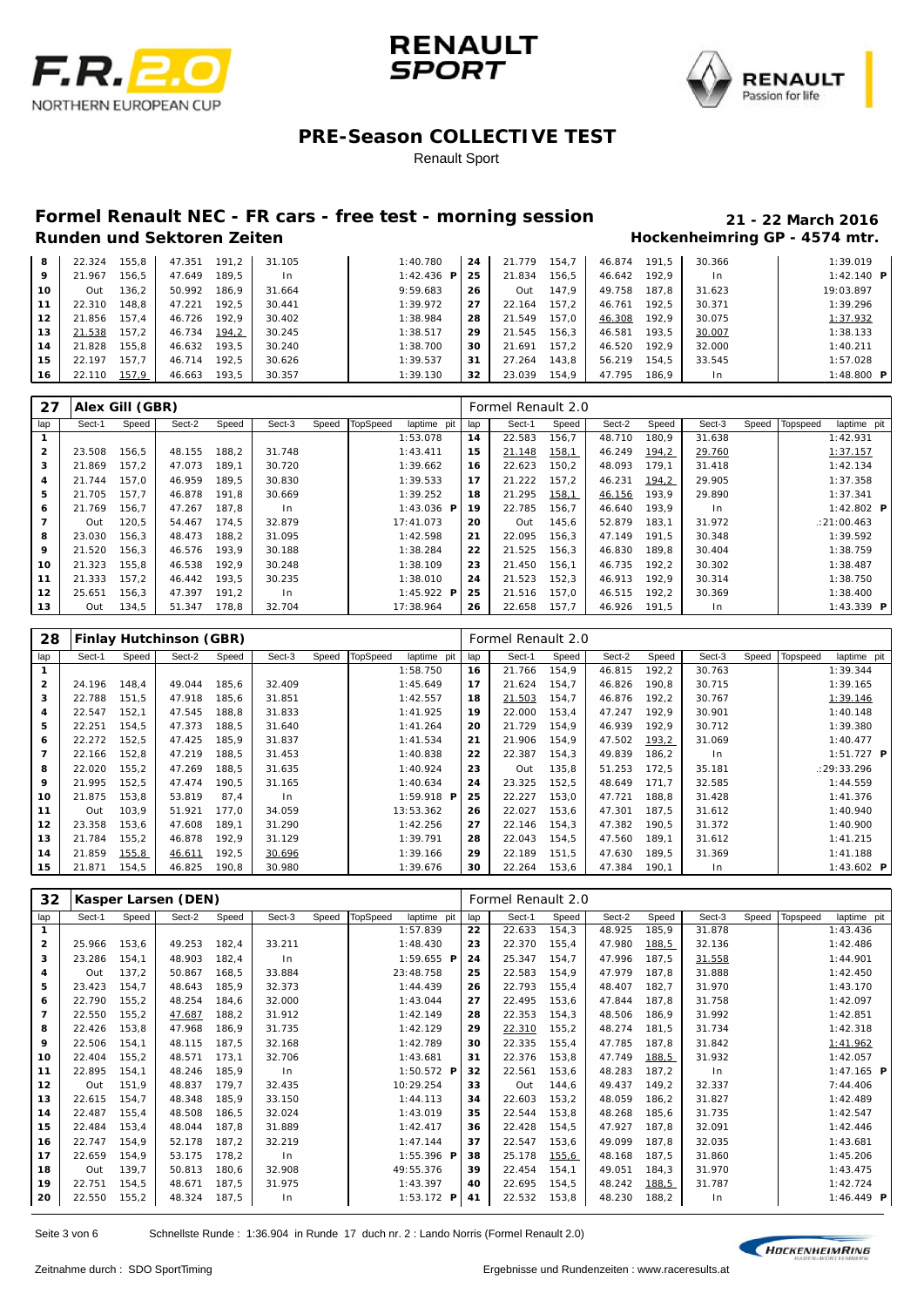





#### Renault Sport

## **Formel Renault NEC - FR cars - free test - morning session 21 - 22 March 2016**

**Hockenheimring GP - 4574 mtr.** 

 $\overline{1}$ 

| 21 | Out 150,4 | 49.051 184,3 | 32.378 | 11:02.937 | 42 |

|                |        |       | Julia Pankiewicz (POL) |       |        |       |                 |                   |     | Formel Renault 2.0 |       |        |       |        |       |                         |
|----------------|--------|-------|------------------------|-------|--------|-------|-----------------|-------------------|-----|--------------------|-------|--------|-------|--------|-------|-------------------------|
| 42<br>lap      | Sect-1 | Speed | Sect-2                 | Speed | Sect-3 | Speed | <b>TopSpeed</b> | laptime pit       | lap | Sect-1             | Speed | Sect-2 | Speed | Sect-3 | Speed | Topspeed<br>laptime pit |
| $\mathbf{1}$   |        |       |                        |       |        |       |                 | 2:01.207          | 18  | Out                | 129,2 | 52.678 | 179.7 | 33.880 |       | 15:19.546               |
| $\overline{2}$ | 26.190 | 152,3 | 51.139                 | 180.0 | 33.762 |       |                 | 1:51.091          | 19  | 23.355             | 154.5 | 48.163 | 186.2 | 32.122 |       | 1:43.640                |
| 3              | 24.037 | 154,7 | 48.703                 | 183,7 | 32.458 |       |                 | 1:45.198          | 20  | 22.805             | 155,8 | 47.739 | 188,2 | 31.645 |       | 1:42.189                |
| 4              | 23.324 | 154,9 | 48.230                 | 184,3 | 32.729 |       |                 | 1:44.283          | 21  | 22.661             | 156,1 | 47.475 | 187,5 | 31.518 |       | 1:41.654                |
|                |        |       |                        |       |        |       |                 |                   | 22  |                    |       |        |       |        |       |                         |
| 5              | 23.227 | 154,5 | 48.142                 | 184,9 | 32.403 |       |                 | 1:43.772          |     | 22.735             | 155,6 | 47.622 | 187,5 | 31.715 |       | 1:42.072                |
| 6              | 23.113 | 155,2 | 48.098                 | 187,2 | 32.200 |       |                 | 1:43.411          | 23  | 23.452             | 155,6 | 47.984 | 187,2 | 31.723 |       | 1:43.159                |
| $\overline{7}$ | 22.973 | 154,3 | 47.856                 | 186,5 | 32.071 |       |                 | 1:42.900          | 24  | 22.966             | 155,2 | 47.819 | 185,9 | 31.671 |       | 1:42.456                |
| 8              | 22.772 | 154,9 | 47.930                 | 187,5 | 32.049 |       |                 | 1:42.751          | 25  | 22.727             | 155,8 | 47.501 | 187.5 | In     |       | $1:45.426$ <b>P</b>     |
| 9              | 23.387 | 154,9 | 48.715                 | 184,3 | In     |       |                 | 1:49.523 $P$      | 26  | Out                | 124,6 | 54.572 | 179.7 | 32.836 |       | 47:10.432               |
| 10             | Out    | 143,6 | 49.228                 | 184.6 | 32.760 |       |                 | 8:12.860          | 27  | 23.089             | 155,8 | 47.912 | 185,6 | 31.305 |       | 1:42.306                |
| 11             | 23.597 | 154,5 | 47.834                 | 187,5 | 31.899 |       |                 | 1:43.330          | 28  | 22.317             | 156,5 | 47.252 | 190,1 | 31.346 |       | 1:40.915                |
| $12$           | 22.872 | 156,1 | 47.733                 | 186,2 | 31.891 |       |                 | 1:42.496          | 29  | 22.376             | 158,1 | 47.005 | 189,8 | 31.095 |       | 1:40.476                |
| 13             | 22.981 | 155,4 | 47.848                 | 187,2 | 32.550 |       |                 | 1:43.379          | 30  | 22.410             | 157,0 | 59.878 | 77,2  | 37.166 |       | 1:59.454                |
| 14             | 23.777 | 151,3 | 48.058                 | 185,9 | 32.427 |       |                 | 1:44.262          | 31  | 22.686             | 156,3 | 47.383 | 188,2 | 31.059 |       | 1:41.128                |
| 15             | 22.908 | 156,3 | 48.048                 | 186,5 | 32.281 |       |                 | 1:43.237          | 32  | 22.467             | 157,9 | 47.289 | 185,9 | 31.201 |       | 1:40.957                |
| 16             | 22.910 | 154,7 | 47.969                 | 189,5 | 32.139 |       |                 | 1:43.018          | 33  | 22.837             | 157,2 | 47.539 | 185,9 | In     |       | 1:48.025 $P$            |
| 17             | 23.739 | 152,1 | 49.237                 | 185,6 | $\ln$  |       |                 | 1:49.026 <b>P</b> | 34  |                    |       |        |       |        |       |                         |

| 77             |        |        | Laurents Hörr (DEU) |        |        |       |          |                   |     | Formel Renault 2.0 |       |        |       |        |       |          |                   |  |
|----------------|--------|--------|---------------------|--------|--------|-------|----------|-------------------|-----|--------------------|-------|--------|-------|--------|-------|----------|-------------------|--|
| lap            | Sect-1 | Speed  | Sect-2              | Speed  | Sect-3 | Speed | TopSpeed | laptime pit       | lap | Sect-1             | Speed | Sect-2 | Speed | Sect-3 | Speed | Topspeed | laptime pit       |  |
|                |        |        |                     |        |        |       |          | 2:00.789          | 17  | 21.873             | 154.3 | 47.044 | 191,2 | $\ln$  |       |          | 1:41.902 <b>P</b> |  |
| $\overline{2}$ | 25.481 | 134,3  | 53.268              | 170.1  | 33.107 |       |          | 1:51.856          | 18  | Out                | 152,1 | 47.993 | 188.5 | 31.060 |       |          | 13:01.140         |  |
| 3              | 22.846 | 154,3  | 48.199              | 186,2  | 31.721 |       |          | 1:42.766          | 19  | 22.201             | 154,1 | 47.264 | 189,5 | 30.947 |       |          | 1:40.412          |  |
| 4              | 23.272 | 147.1  | 48.066              | 187,5  | In     |       |          | 1:45.408 <b>P</b> | 20  | 22.168             | 154,7 | 47.290 | 189.1 | In     |       |          | 1:42.570 $P$      |  |
| 5              | Out    | 145,9  | 48.413              | 186,9  | 31.396 |       |          | 14:05.434         | 21  | Out                | 149,6 | 48.347 | 186,5 | 31.714 |       |          | 10:06.700         |  |
| 6              | 22.551 | 153,4  | 48.615              | 186,9  | 31.276 |       |          | 1:42.442          | 22  | 22.189             | 155,4 | 47.269 | 190,5 | 30.868 |       |          | 1:40.326          |  |
| 7              | 22.272 | 154,7  | 47.385              | 189,5  | 30.935 |       |          | 1:40.592          | 23  | 22.366             | 154,1 | 47.239 | 189.1 | In     |       |          | 1:42.268 $P$      |  |
| 8              | 21.729 | 155,2  | 47.220              | 190.1  | 30.792 |       |          | 1:39.741          | 24  | Out                | 140,4 | 50.792 | 187.8 | 31.600 |       |          | 13:51.372         |  |
| 9              | 22.103 | 156, 5 | 47.009              | 188,5  | 31.382 |       |          | 1:40.494          | 25  | 22.160             | 155,2 | 47.460 | 189.8 | 30.959 |       |          | 1:40.579          |  |
| 10             | 22.984 | 154,9  | 47.375              | 189,8  | 31.115 |       |          | 1:41.474          | 26  | 21.993             | 155,2 | 47.031 | 189.8 | $\ln$  |       |          | 1:41.602 $P$      |  |
| 11             | 22.109 | 154.7  | 47.152              | 190,5  | In     |       |          | 1:43.675 <b>P</b> | 27  | Out                | 152,3 | 47.744 | 189.5 | 30.975 |       |          | 11:15.461         |  |
| 12             | Out    | 149.8  | 48.099              | 188,8  | 31.157 |       |          | 12:55.785         | 28  | 22.009             | 156,3 | 47.020 | 189.5 | 30.821 |       |          | 1:39.850          |  |
| 13             | 22.065 | 155,8  | 47.003              | 190,8  | 30.757 |       |          | 1:39.825          | 29  | 21.860             | 155,6 | 46.850 | 191,2 | In     |       |          | 1:41.344 $P$      |  |
| 14             | 21.926 | 154,7  | 47.040              | 190,5  | $\ln$  |       |          | 1:42.644 <b>P</b> | 30  | Out                | 152,1 | 48.178 | 186,5 | 31.323 |       |          | 12:32.888         |  |
| 15             | Out    | 153,2  | 47.752              | 191, 2 | 30.969 |       |          | 9:10.302          | 31  | 22.010             | 154,1 | 47.016 | 190.1 | 30.768 |       |          | 1:39.794          |  |
| 16             | 22.094 | 153,2  | 46.987              | 190,8  | 30.981 |       |          | 1:40.062          | 32  | 22.043             | 154,9 | 47.035 | 187.2 | In     |       |          | 1:44.901 <b>P</b> |  |

| 91             |        |       | <b>Alexey Chuklin (RUS)</b> |       |        |       |                 |                         |     | Formel Renault 2.0 |       |          |       |        |       |          |                     |  |
|----------------|--------|-------|-----------------------------|-------|--------|-------|-----------------|-------------------------|-----|--------------------|-------|----------|-------|--------|-------|----------|---------------------|--|
| lap            | Sect-1 | Speed | Sect-2                      | Speed | Sect-3 | Speed | <b>TopSpeed</b> | laptime pit             | lap | Sect-1             | Speed | Sect-2   | Speed | Sect-3 | Speed | Topspeed | laptime pit         |  |
| 1              |        |       |                             |       |        |       |                 | 1:55.572                | 25  | 21.944             | 151.3 | 47.483   | 189.1 | ln     |       |          | 1:41.920 <b>P</b>   |  |
| $\mathbf{2}$   | 23.279 | 146,7 | 48.505                      | 185,2 | 32.275 |       |                 | 1:44.059                | 26  | Out                | 152,1 | 48.516   | 185,2 | 31.507 |       |          | 9:12.304            |  |
| 3              | 23.188 | 156,3 | 47.192                      | 189,8 | 31.678 |       |                 | 1:42.058                | 27  | 22.067             | 155,2 | 46.946   | 189,8 | 31.136 |       |          | 1:40.149            |  |
| 4              | 22.201 | 156,3 | 47.280                      | 189.5 | 31.411 |       |                 | 1:40.892                | 28  | 21.805             | 157.0 | 46.638   | 188.8 | 31.038 |       |          | 1:39.481            |  |
| 5              | 22.124 | 157,7 | 47.039                      | 190.5 | 31.225 |       |                 | 1:40.388                | 29  | 22.228             | 156.1 | 46.874   | 191.2 | 31.126 |       |          | 1:40.228            |  |
| 6              | 22.016 | 157.0 | 47.096                      | 190.5 | 31.330 |       |                 | 1:40.442                | 30  | 22.035             | 156.1 | 46.568   | 190.8 | 30.968 |       |          | 1:39.571            |  |
| $\overline{7}$ | 21.986 | 154,5 | 47.614                      | 189,8 | 31.560 |       |                 | 1:41.160                | 31  | 21.870             | 156,7 | 46.934   | 190,1 | 30.866 |       |          | 1:39.670            |  |
| 8              | 21.972 | 153,8 | 47.317                      | 189.5 | 31.203 |       |                 | 1:40.492                | 32  | 21.814             | 154,3 | 46.743   | 190.8 | 31.049 |       |          | 1:39.606            |  |
| 9              | 21.877 | 157,0 | 47.061                      | 189,8 | 30.963 |       |                 | 1:39.901                | 33  | 22.356             | 155,8 | 46.915   | 190.5 | In     |       |          | $1:41.431$ <b>P</b> |  |
| 10             | 25.393 | 153,8 | 47.313                      | 188.2 | $\ln$  |       |                 | 1:46.874 $\blacksquare$ | 34  | Out                | 119.7 | 1:00.993 | 183.1 | 32.406 |       |          | 16:25.495           |  |
| 11             | Out    | 154,9 | 47.711                      | 186,2 | 31.560 |       |                 | 7:04.492                | 35  | 22.405             | 148,1 | 48.269   | 187,2 | 35.593 |       |          | 1:46.267            |  |
| 12             | 21.770 | 154,7 | 46.830                      | 191,2 | 31.390 |       |                 | 1:39.990                | 36  | 21.832             | 156.1 | 46.700   | 189,8 | 30.805 |       |          | 1:39.337            |  |
| 13             | 22.282 | 157,0 | 48.117                      | 187.8 | 32.118 |       |                 | 1:42.517                | 37  | 22.599             | 150.4 | 46.923   | 187.8 | 31.324 |       |          | 1:40.846            |  |
| 14             | 21.998 | 156,7 | 46.880                      | 190.8 | 31.044 |       |                 | 1:39.922                | 38  | 21.703             | 157.2 | 46.729   | 187.8 | 30.853 |       |          | 1:39.285            |  |
| 15             | 21.834 | 155,8 | 47.283                      | 188,5 | 30.878 |       |                 | 1:39.995                | 39  | 21.790             | 156,5 | 46.730   | 188,8 | 31.026 |       |          | 1:39.546            |  |
| 16             | 21.867 | 156,7 | 47.132                      | 192,5 | 30.908 |       |                 | 1:39.907                | 40  | 21.884             | 156,7 | 46.949   | 189.5 | 32.101 |       |          | 1:40.934            |  |
| 17             | 28.402 | 157,9 | 47.600                      | 192,2 | ln     |       |                 | 1:47.865 $P$            | 41  | 22.458             | 153,4 | 46.907   | 188,8 | ln     |       |          | $1:41.585$ <b>P</b> |  |
| 18             | Out    | 139,7 | 49.678                      | 182,1 | 32.102 |       |                 | 37:31.511               | 42  | Out                | 153,4 | 47.793   | 189.5 | 31.310 |       |          | 10:05.483           |  |
| 19             | 22.122 | 155.2 | 47.354                      | 190.5 | 30.943 |       |                 | 1:40.419                | 43  | 23.324             | 156.3 | 47.134   | 190.1 | 31.468 |       |          | 1:41.926            |  |
| 20             | 21.833 | 157,2 | 46.634                      | 191,5 | 30.740 |       |                 | 1:39.207                | 44  | 21.912             | 155,6 | 47.232   | 187,2 | 30.871 |       |          | 1:40.015            |  |
| 21             | 21.665 | 153,8 | 46.898                      | 191.8 | 38.093 |       |                 | 1:46.656                | 45  | 21.955             | 154.5 | 46.985   | 188.5 | 31.266 |       |          | 1:40.206            |  |
| 22             | 22.390 | 155,8 | 46.883                      | 190.1 | 30.937 |       |                 | 1:40.210                | 46  | 21.827             | 155,8 | 46.916   | 189,1 | 31.080 |       |          | 1:39.823            |  |
| 23             | 21.928 | 156.7 | 46.813                      | 192,5 | 30.872 |       |                 | 1:39.613                | 47  | 21.865             | 155.4 | 47.031   | 189.1 | $\ln$  |       |          | $1:43.626$ <b>P</b> |  |

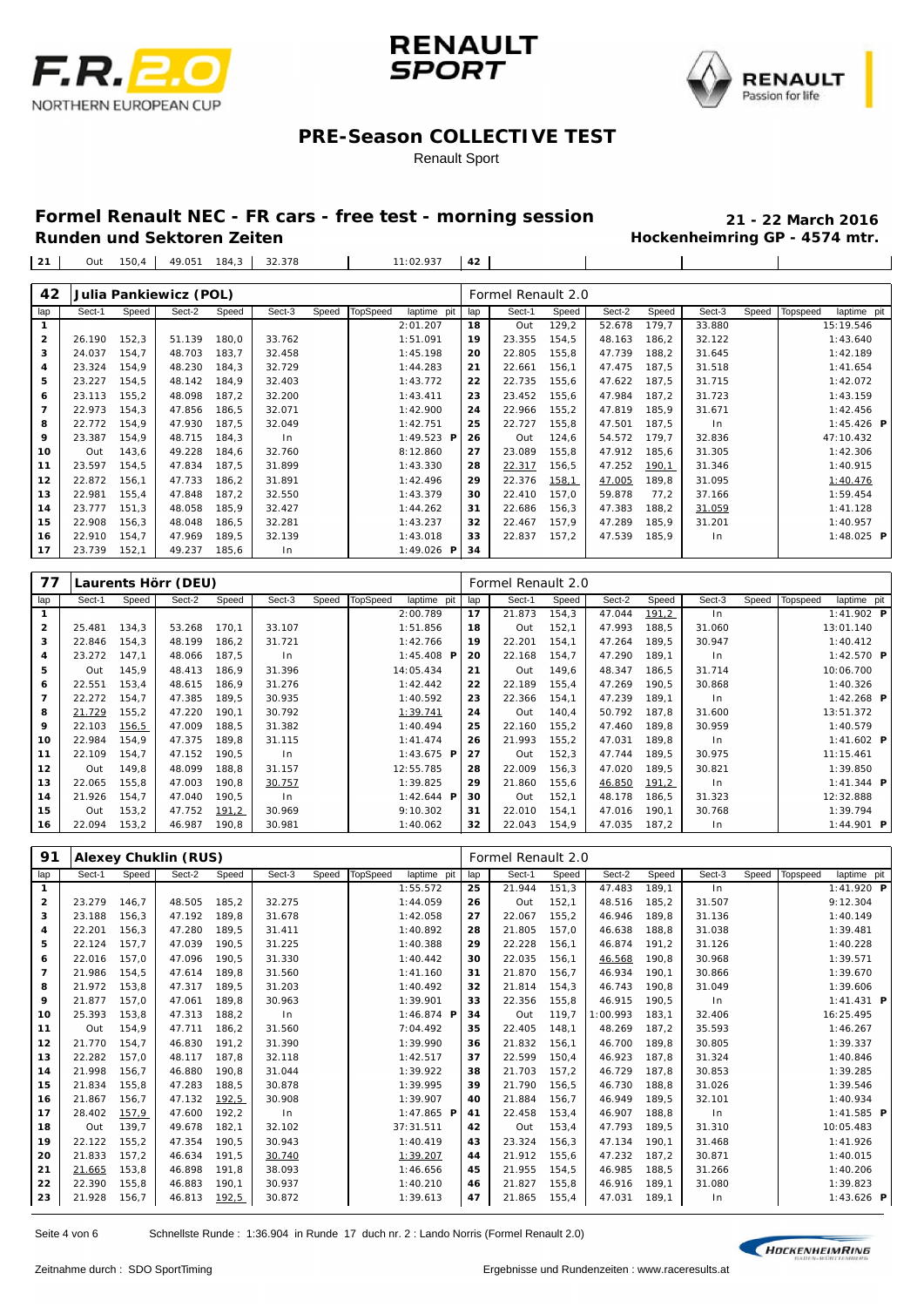





#### Renault Sport

## **Formel Renault NEC - FR cars - free test - morning session 21 - 22 March 2016**

**Hockenheimring GP - 4574 mtr.** 

 $\overline{1}$ 

21.762 155,6 46.672 190,5 30.779 1:39.213 **48**

| 95                |        |       | Al Faisal al Zubair (OMA) |       |        |       |                 |              |     | Formel Renault 2.0 |       |        |       |        |       |          |                     |
|-------------------|--------|-------|---------------------------|-------|--------|-------|-----------------|--------------|-----|--------------------|-------|--------|-------|--------|-------|----------|---------------------|
| lap               | Sect-1 | Speed | Sect-2                    | Speed | Sect-3 | Speed | <b>TopSpeed</b> | laptime pit  | lap | Sect-1             | Speed | Sect-2 | Speed | Sect-3 | Speed | Topspeed | laptime pit         |
|                   |        |       |                           |       |        |       |                 | 2:04.171     | 20  | 21.959             | 155,8 | 52.047 | 164,1 | ln     |       |          | 1:55.387 $P$        |
| $\overline{2}$    | 25.178 | 151,0 | 51.007                    | 185,2 | 33.276 |       |                 | 1:49.461     | 21  | Out                | 139,5 | 52.053 | 178,5 | 33.942 |       |          | 58:24.414           |
| 3                 | 23.377 | 127,2 | 52.144                    | 186,9 | 32.038 |       |                 | 1:47.559     | 22  | 25.856             | 151,7 | 55.415 | 183,7 | 31.806 |       |          | 1:53.077            |
| 4                 | 22.815 | 155,2 | 48.771                    | 185,2 | 31.661 |       |                 | 1:43.247     | 23  | 22.445             | 155,2 | 47.399 | 187,8 | 31.165 |       |          | 1:41.009            |
| 5                 | 22.471 | 154,5 | 47.574                    | 188,2 | 31.562 |       |                 | 1:41.607     | 24  | 22.220             | 153,4 | 47.224 | 190,8 | 31.019 |       |          | 1:40.463            |
| 6                 | 22.296 | 153,8 | 47.743                    | 187,5 | 31.580 |       |                 | 1:41.619     | 25  | 22.189             | 153,8 | 47.084 | 191,2 | 31.353 |       |          | 1:40.626            |
| $\overline{7}$    | 22.493 | 153,8 | 47.598                    | 188,5 | 31.506 |       |                 | 1:41.597     | 26  | 22.504             | 156,3 | 47.389 | 190,8 | 30.916 |       |          | 1:40.809            |
| 8                 | 22.436 | 154,7 | 47.520                    | 189,8 | 31.081 |       |                 | 1:41.037     | 27  | 22.090             | 154,5 | 46.993 | 190,8 | 31.015 |       |          | 1:40.098            |
| 9                 | 22.343 | 154,5 | 47.184                    | 189,8 | 31.040 |       |                 | 1:40.567     | 28  | 22.048             | 153,6 | 49.103 | 182,4 | 30.989 |       |          | 1:42.140            |
| 10                | 24.560 | 154,5 | 49.185                    | 180,9 | $\ln$  |       |                 | $1:51.735$ P | 29  | 22.107             | 154,1 | 47.303 | 190,8 | 30.662 |       |          | 1:40.072            |
| 11                | Out    | 134,7 | 52.914                    | 174,8 | 34.437 |       |                 | 6: 39.371    | 30  | 23.410             | 151,3 | 52.746 | 121,9 | ln     |       |          | $1:57.629$ <b>P</b> |
| $12 \overline{ }$ | 24.034 | 153,6 | 50.240                    | 184,6 | 31.328 |       |                 | 1:45.602     | 31  | Out                | 125,3 | 54.209 | 170,1 | 34.134 |       |          | 9:47.012            |
| 13                | 22.219 | 155,8 | 47.588                    | 190,5 | 30.838 |       |                 | 1:40.645     | 32  | 24.516             | 153,0 | 50.278 | 183,7 | 31.154 |       |          | 1:45.948            |
| 14                | 22.056 | 156,5 | 47.174                    | 191,8 | 30.746 |       |                 | 1:39.976     | 33  | 22.132             | 155,8 | 47.332 | 188,8 | 30.807 |       |          | 1:40.271            |
| 15                | 22.097 | 155,4 | 47.514                    | 191,8 | 30.622 |       |                 | 1:40.233     | 34  | 21.836             | 157,4 | 46.643 | 191,5 | 30.500 |       |          | 1:38.979            |
| 16                | 26.476 | 151,5 | 52.702                    | 190,8 | 30.862 |       |                 | 1:50.040     | 35  | 21.816             | 157,0 | 46.827 | 192,2 | 30.407 |       |          | 1:39.050            |
| 17                | 22.135 | 154,7 | 47.367                    | 191,5 | 31.037 |       |                 | 1:40.539     | 36  | 21.710             | 156,3 | 47.070 | 192,2 | 30.645 |       |          | 1:39.425            |
| 18                | 22.219 | 154,5 | 47.644                    | 189,8 | 31.353 |       |                 | 1:41.216     | 37  | 21.937             | 157,2 | 46.730 | 192,9 | 30.387 |       |          | 1:39.054            |
| 19                | 22.212 | 155.4 | 46.974                    | 190,8 | 30.818 |       |                 | 1:40.004     | 38  | 23.036             | 154,5 | 49.288 | 182,4 | $\ln$  |       |          | $1:50.619$ <b>P</b> |

| 96           |        |       | Bartłomiej Mirecki (POL) |       |                |       |          |                         |     | Formel Renault 2.0 |       |        |       |        |       |          |              |  |
|--------------|--------|-------|--------------------------|-------|----------------|-------|----------|-------------------------|-----|--------------------|-------|--------|-------|--------|-------|----------|--------------|--|
| lap          | Sect-1 | Speed | Sect-2                   | Speed | Sect-3         | Speed | TopSpeed | laptime pit             | lap | Sect-1             | Speed | Sect-2 | Speed | Sect-3 | Speed | Topspeed | laptime pit  |  |
| $\mathbf{1}$ |        |       |                          |       |                |       |          | 2:08.616                | 15  | 22.451             | 156.1 | 46.969 | 190.1 | 30.760 |       |          | 1:40.180     |  |
| $\mathbf{2}$ | 25.179 | 153,6 | 47.644                   | 189.5 | 31.079         |       |          | 1:43.902                | 16  | 21.949             | 155,6 | 46.724 | 191.5 | ln     |       |          | 1:41.194 $P$ |  |
| з            | 22.424 | 156,5 | 47.161                   | 190.8 | 30.658         |       |          | 1:40.243                | 17  | Out                | 147,1 | 48.588 | 188.2 | 31.824 |       |          | 23:00.685    |  |
| 4            | 21.964 | 155,4 | 46.986                   | 191.5 | 30.661         |       |          | 1:39.611                | 18  | 23.702             | 151.0 | 47.655 | 190.1 | 30.982 |       |          | 1:42.339     |  |
| 5            | 21.883 | 153,6 | 47.106                   | 191.2 | 30.599         |       |          | 1:39.588                | 19  | 22.172             | 156,5 | 47.064 | 191.2 | 30.651 |       |          | 1:39.887     |  |
| 6            | 21.961 | 156,1 | 47.055                   | 189.1 | 1 <sub>n</sub> |       |          | 1:40.783 $\blacksquare$ | 20  | 21.937             | 155.4 | 46.902 | 191.8 | 30.701 |       |          | 1:39.540     |  |
| 7            | Out    | 153,2 | 47.470                   | 189.1 | 30.991         |       |          | 6: 42.439               | 21  | 21.934             | 156.1 | 47.059 | 190.5 | 30.794 |       |          | 1:39.787     |  |
| 8            | 22.014 | 156.3 | 47.072                   | 191.2 | 30.654         |       |          | 1:39.740                | 22  | 22.030             | 156,5 | 46.939 | 191.2 | ln     |       |          | 1:41.260 $P$ |  |
| 9            | 21.957 | 155.8 | 47.036                   | 192.2 | 30.591         |       |          | 1:39.584                | 23  | Out                | 152,1 | 47.529 | 188.8 | 31.230 |       |          | 12:44.205    |  |
| 10           | 22.011 | 155.4 | 46.985                   | 192,9 | 30.740         |       |          | 1:39.736                | 24  | 22.195             | 157,2 | 47.799 | 189.1 | 31.045 |       |          | 1:41.039     |  |
| 11           | 21.905 | 156,3 | 46.865                   | 191.8 | 30.541         |       |          | 1:39.311                | 25  | 21.918             | 157,0 | 47.771 | 190.5 | 30.828 |       |          | 1:40.517     |  |
| 12           | 21.982 | 155.6 | 46.930                   | 191.8 | 1 <sub>n</sub> |       |          | 1:40.551 $\blacksquare$ | 26  | 22.022             | 156.7 | 46.950 | 192.2 | 30.594 |       |          | 1:39.566     |  |
| 13           | Out    | 154,1 | 47.686                   | 191.5 | 30.992         |       |          | 6:01.178                | 27  | 21.823             | 156,5 | 47.024 | 191.5 | ln     |       |          | 1:41.290 $P$ |  |
| 14           | 22.049 | 156,7 | 46.916                   | 191.5 | 30.609         |       |          | 1:39.574                | 28  |                    |       |        |       |        |       |          |              |  |

| $10+$           |        |       | Hugo de Sadeleer (SUI) |       |        |       |                 |              |     | Formel Renault 2.0 |        |        |       |        |       |          |                     |  |
|-----------------|--------|-------|------------------------|-------|--------|-------|-----------------|--------------|-----|--------------------|--------|--------|-------|--------|-------|----------|---------------------|--|
| lap             | Sect-1 | Speed | Sect-2                 | Speed | Sect-3 | Speed | <b>TopSpeed</b> | laptime pit  | lap | Sect-1             | Speed  | Sect-2 | Speed | Sect-3 | Speed | Topspeed | laptime pit         |  |
| 1               |        |       |                        |       |        |       |                 | 2:04.634     | 23  | 21.895             | 154,5  | 46.943 | 191,5 | 30.765 |       |          | 1:39.603            |  |
| $\mathbf{2}$    | 24.356 | 152,3 | 53.342                 | 182,7 | 32.717 |       |                 | 1:50.415     | 24  | 23.208             | 152, 5 | 47.262 | 191,2 | 30.551 |       |          | 1:41.021            |  |
| 3               | 22.650 | 152,8 | 47.828                 | 190,5 | 32.616 |       |                 | 1:43.094     | 25  | 21.958             | 155,6  | 46.924 | 191.2 | 30.556 |       |          | 1:39.438            |  |
| 4               | 22.718 | 154,1 | 48.445                 | 182,4 | 31.288 |       |                 | 1:42.451     | 26  | 21.901             | 154.1  | 46.923 | 192,2 | 30.530 |       |          | 1:39.354            |  |
| 5               | 22.178 | 153,8 | 48.112                 | 184,9 | 31.432 |       |                 | 1:41.722     | 27  | 22.877             | 154,7  | 46.923 | 190,1 | ln     |       |          | $1:43.655$ <b>P</b> |  |
| 6               | 22.338 | 153,8 | 47.188                 | 190,5 | 31.016 |       |                 | 1:40.542     | 28  | Out                | 155,2  | 52.570 | 156,5 | 32.154 |       |          | 6:51.383            |  |
| $\overline{7}$  | 21.780 | 153,2 | 47.081                 | 189,8 | 30.864 |       |                 | 1:39.725     | 29  | 22.098             | 153,2  | 47.308 | 188,8 | 30.691 |       |          | 1:40.097            |  |
| 8               | 24.723 | 154,5 | 46.909                 | 189,8 | 31.089 |       |                 | 1:42.721     | 30  | 22.164             | 154,5  | 47.087 | 190.1 | 30.528 |       |          | 1:39.779            |  |
| 9               | 21.933 | 156,3 | 46.924                 | 190,5 | 30.711 |       |                 | 1:39.568     | 31  | 21.735             | 155,8  | 46.907 | 187.5 | 30.557 |       |          | 1:39.199            |  |
| 10              | 21.925 | 155,6 | 47.184                 | 189,5 | 31.820 |       |                 | 1:40.929     | 32  | 21.796             | 157.2  | 46.685 | 193,2 | 30.491 |       |          | 1:38.972            |  |
| 11              | 23.163 | 155.6 | 50.064                 | 190.5 | $\ln$  |       |                 | 1:47.930 P   | 33  | 21.686             | 154.9  | 46.651 | 191.8 | 30.478 |       |          | 1:38.815            |  |
| 12 <sub>1</sub> | Out    | 142.5 | 48.536                 | 189.1 | 31.204 |       |                 | 9:34.035     | 34  | 23.811             | 157.7  | 46.801 | 190.1 | ln     |       |          | 1:43.920 P          |  |
| 13              | 21.829 | 154.9 | 47.159                 | 190.1 | 30.678 |       |                 | 1:39.666     | 35  | Out                | 119.9  | 55.542 | 179.1 | 33.674 |       |          | 8:58.518            |  |
| 14              | 23.457 | 155,6 | 47.204                 | 192.2 | 30.644 |       |                 | 1:41.305     | 36  | 23.497             | 154.3  | 50.375 | 185.2 | 30.987 |       |          | 1:44.859            |  |
| 15              | 23.240 | 154.7 | 47.478                 | 190.5 | 30.994 |       |                 | 1:41.712     | 37  | 21.709             | 154.3  | 47.335 | 190.1 | 30.469 |       |          | 1:39.513            |  |
| 16              | 22.057 | 157.7 | 47.022                 | 189.8 | 30.761 |       |                 | 1:39.840     | 38  | 21.653             | 157.2  | 46.837 | 192.5 | 30.457 |       |          | 1:38.947            |  |
| 17              | 21.862 | 154,5 | 46.859                 | 191.2 | 31.317 |       |                 | 1:40.038     | 39  | 21.585             | 156,3  | 46.543 | 192,5 | 30.201 |       |          | 1:38.329            |  |
| 18              | 22.067 | 156,3 | 47.112                 | 190,8 | $\ln$  |       |                 | 1:47.829 $P$ | 40  | 21.953             | 155,8  | 46.760 | 193,2 | 30.358 |       |          | 1:39.071            |  |
| 19              | Out    | 136,2 | 55.612                 | 179.4 | 32.702 |       |                 | 54:47.749    | 41  | 22.360             | 154.3  | 46.744 | 192,2 | 30.434 |       |          | 1:39.538            |  |
| 20              | 22.905 | 154,1 | 48.127                 | 189,8 | 31.334 |       |                 | 1:42.366     | 42  | 21.610             | 157,0  | 46.394 | 192,5 | 30.343 |       |          | 1:38.347            |  |
| 21              | 22.153 | 152,1 | 47.223                 | 190.1 | 30.702 |       |                 | 1:40.078     | 43  | 21.735             | 158,4  | 46.669 | 192,5 | ln     |       |          | 1:43.394 $P$        |  |
| 22              | 22.354 | 156,5 | 47.519                 | 189,5 | 30.675 |       |                 | 1:40.548     | 44  |                    |        |        |       |        |       |          |                     |  |